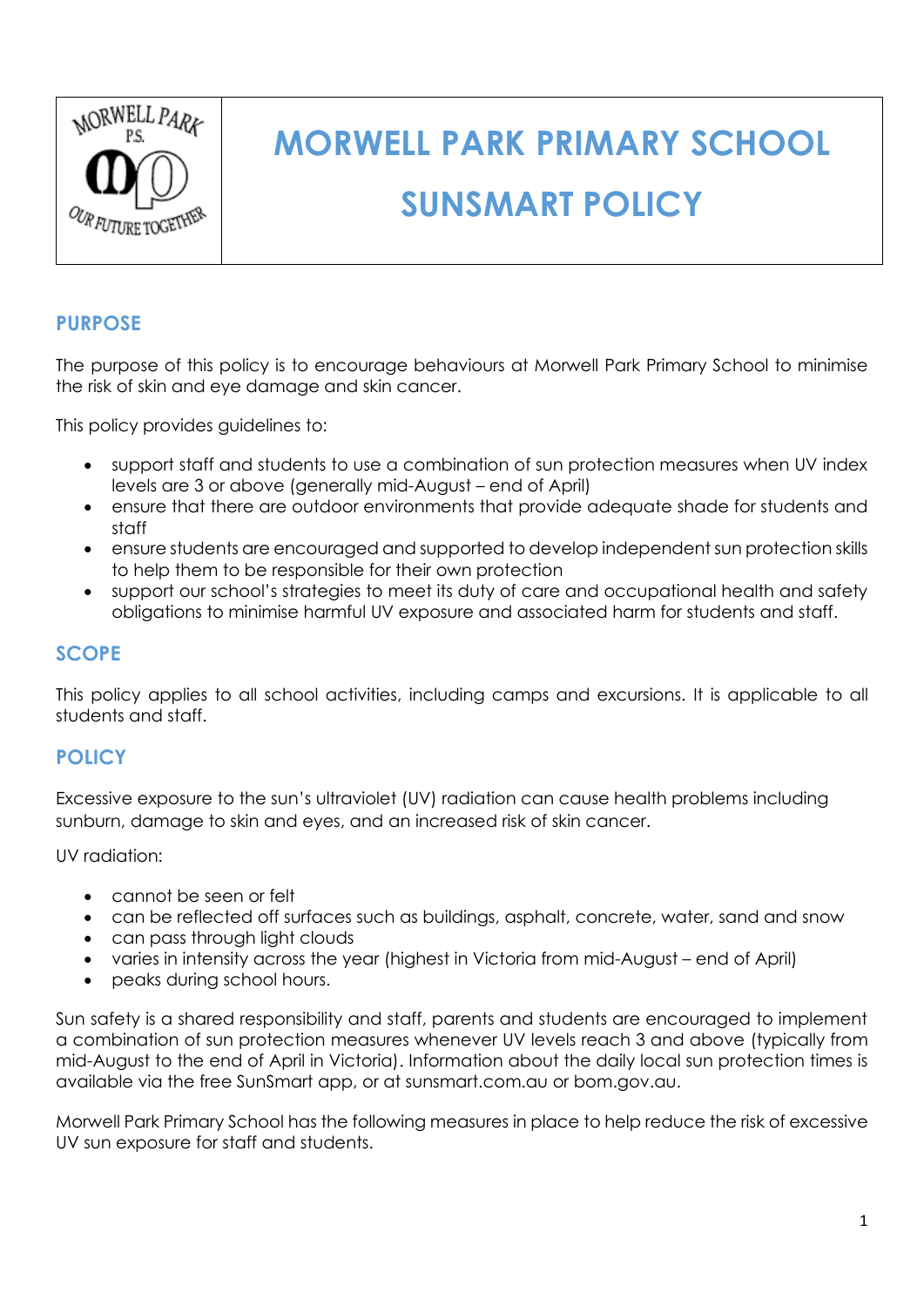# **Shade**

Morwell Park Primary School will provide sufficient options for shelter and trees to provide shade on school grounds, particularly in places such as:

- where students congregate
- the canteen shelter
- popular play areas
- assembly areas (gym)
- gym

When building works or grounds maintenance is conducted at Morwell Park Primary School that may impact on the level of shading available to staff and students, a review of the shaded areas available will be conducted and further shading installed as appropriate.

#### **Sun protective uniform/clothing**

Morwell Park Primary School's school uniform and dress code includes sun-protective clothing, including:

- loose, cool, closely woven fabric
- shirts with a collar and/or high necklines
- tops with elbow length or long sleeves
- longer style shorts and skirts
- rash vests or t-shirts for outdoor swimming activities.

During Term 1 and Term 4, all students **must** wear a sun protective hat that shades the face, neck and ears for all outdoor activities. Hats may also be worn for all outdoor activities outside of the Term 1 and Term 4 time period, by parent or student choice.

Staff and students are encouraged to wear hat styles that protect the face, neck and ears when outdoors, for example broad-brimmed, legionnaire or bucket.

Students are required to wear a school hat or another hat style that protects the face, neck and ears when outdoors, for example broad-brimmed, legionnaire or bucket. Students who are not wearing appropriate protective clothing or a hat may be asked to play in the shade or in a suitable area protected from the sun.

#### **Sunscreen**

Morwell Park Primary School encourages all staff and students to apply SPF30 (or higher) broadspectrum, water-resistant sunscreen daily whenever UV levels reach 3 and above. Sunscreen should be applied at least 20 minutes before going outdoors, and reapplied every two hours according to [manufacturer's instructions](https://www.tga.gov.au/book/4-labelling-and-advertising).

Morwell Park Primary School students are welcome to attend first aide room to access sunscreen. Staff and students who may suffer from allergic reactions from certain types of sunscreen are encouraged to contact OH+S Officer to implement a management plan to reduce the risk of an allergic reaction at school.

Staff and families should role model SunSmart behaviour and are encouraged to apply SPF 30 (or higher) broad-spectrum, water-resistant sunscreen when outside.